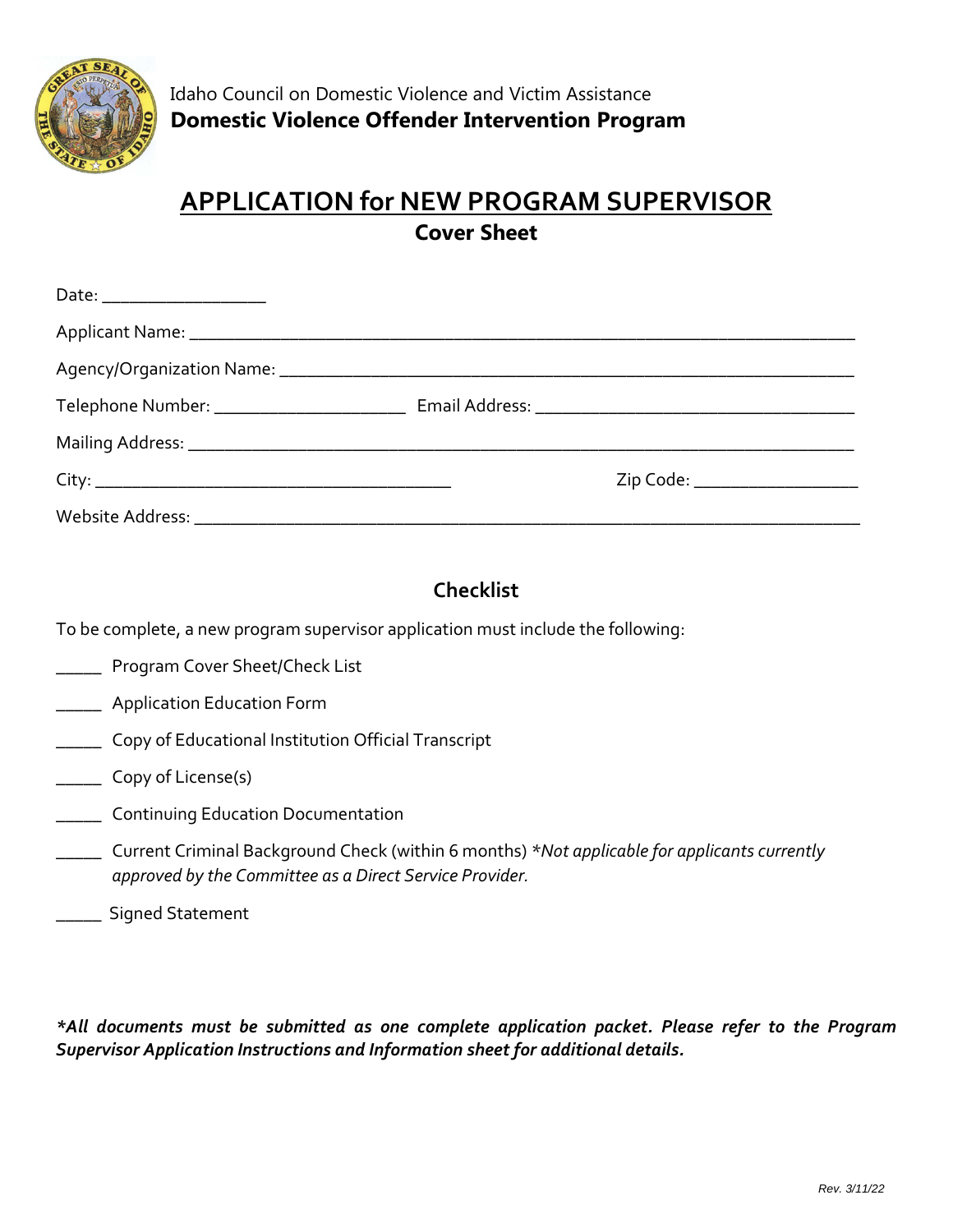# **APPLICATION for NEW PROGRAM SUPERVISOR**

**Education Documentation** 

| Program Name: |  |  |  |
|---------------|--|--|--|
|               |  |  |  |

Program Supervisor Name & Credentials: \_\_\_\_\_\_\_\_\_\_\_\_\_\_\_\_\_\_\_\_\_\_\_\_\_\_\_\_\_\_\_\_\_\_\_\_\_\_\_\_\_\_\_\_\_\_\_\_\_\_

Requirements: *(Please review Minimum Standards and/or the Application Instructions for complete details)*

- 1. Master's or Doctorate degree required in counseling, psychology, social work or related field. Copies of education transcripts related to qualifying degree must be included in the application packet.
- 2. Copy of current licensure.
- 3. Minimum of **60** hours of education obtained within the previous **5** years for new applicants or **3** years for renewing applicants or applicants currently approved as Direct Service Provider or Trainee. Please list and attach copies of certificates of completion.
- 4. Minimum of **500** total hours of supervised intervention experience.

| Name of Course or Program | Date(s) | Sponsor/Presenter | <b>Total Hours</b> |
|---------------------------|---------|-------------------|--------------------|
|                           |         |                   |                    |
|                           |         |                   |                    |
|                           |         |                   |                    |
|                           |         |                   |                    |
|                           |         |                   |                    |
|                           |         |                   |                    |
|                           |         |                   |                    |
|                           |         |                   |                    |
|                           |         |                   |                    |
|                           |         |                   |                    |
|                           |         |                   |                    |
|                           |         |                   |                    |
|                           |         |                   |                    |
|                           |         |                   |                    |
|                           |         |                   |                    |
|                           |         |                   |                    |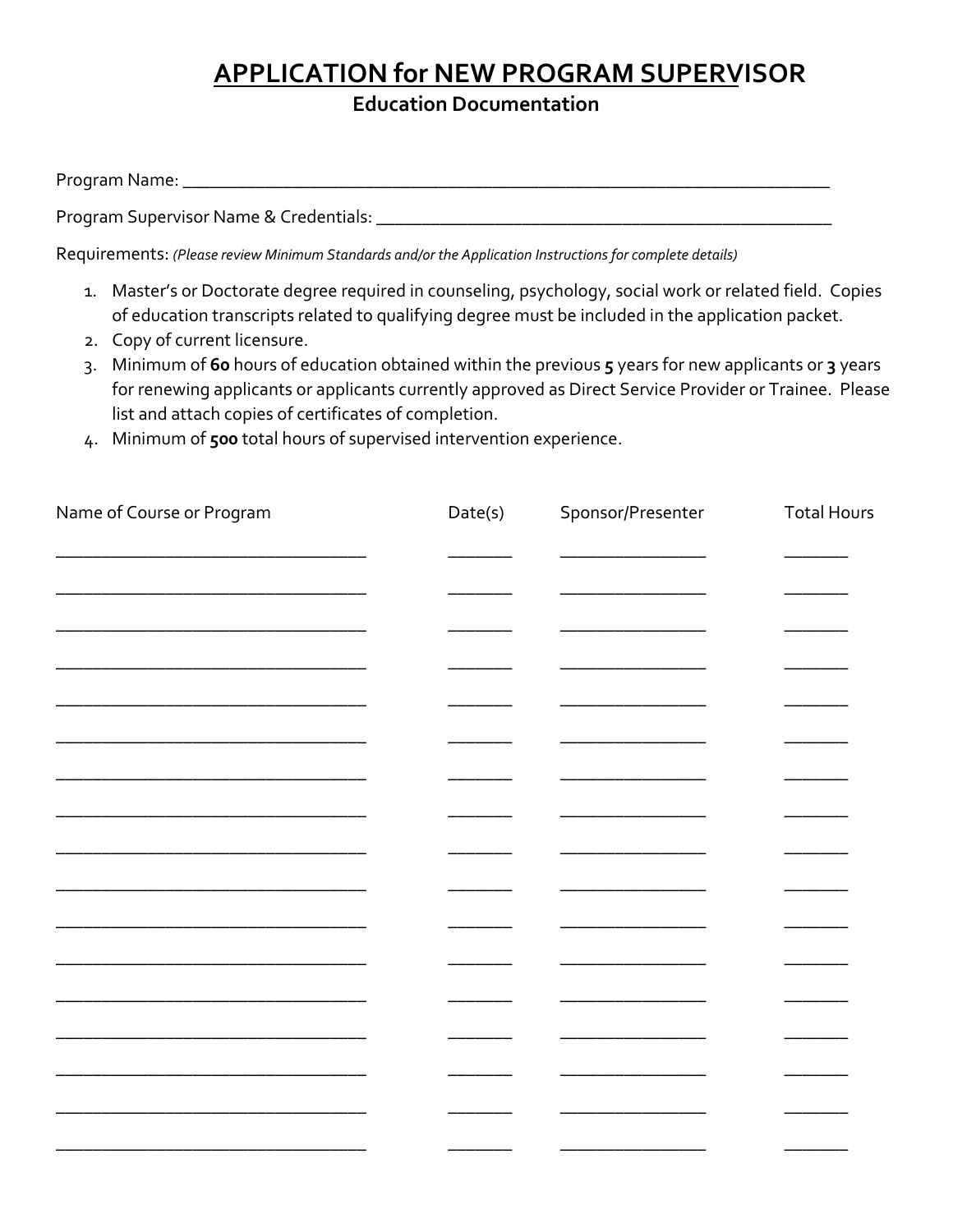#### **New Program Supervisor Education Documentation - Continued**

Supervised Treatment Experience

Minimum of **250 hours** of supervised experience that is directly related to counseling, assessing, or providing intervention to DV offenders and/or victims as well as working with, or receiving training from DV victim advocacy services.

| <b>Organization Providing Experience</b> | Supervisor Name/Credentials/Contact Info | <b>Total Hours</b> |
|------------------------------------------|------------------------------------------|--------------------|
|                                          |                                          |                    |
|                                          |                                          |                    |
|                                          |                                          |                    |
|                                          |                                          |                    |
|                                          |                                          |                    |

Minimum of **250 hours** of supervised direct treatment with offenders in an Idaho or other state-approved offender intervention program, which includes **50** hours supervised experience in offender group facilitation or other experience deemed sufficient by the OIP Committee upon request of the applicant.

| <b>Organization Providing Experience</b> | Supervisor Name/Credentials/Contact Info | <b>Total Hours</b> |  |
|------------------------------------------|------------------------------------------|--------------------|--|
|                                          |                                          |                    |  |
|                                          |                                          |                    |  |
|                                          |                                          |                    |  |
|                                          |                                          |                    |  |
|                                          |                                          |                    |  |

Of the supervised direct treatment hours, list the required **50 hours** of supervised experience in offender group facilitation or other experience you are submitting for consideration by the OIP Committee.

| <b>Organization Providing Experience</b> | Supervisor Name/Credentials/Contact Info | <b>Total Hours</b> |
|------------------------------------------|------------------------------------------|--------------------|
|                                          |                                          |                    |
|                                          |                                          |                    |
|                                          |                                          |                    |
|                                          |                                          |                    |